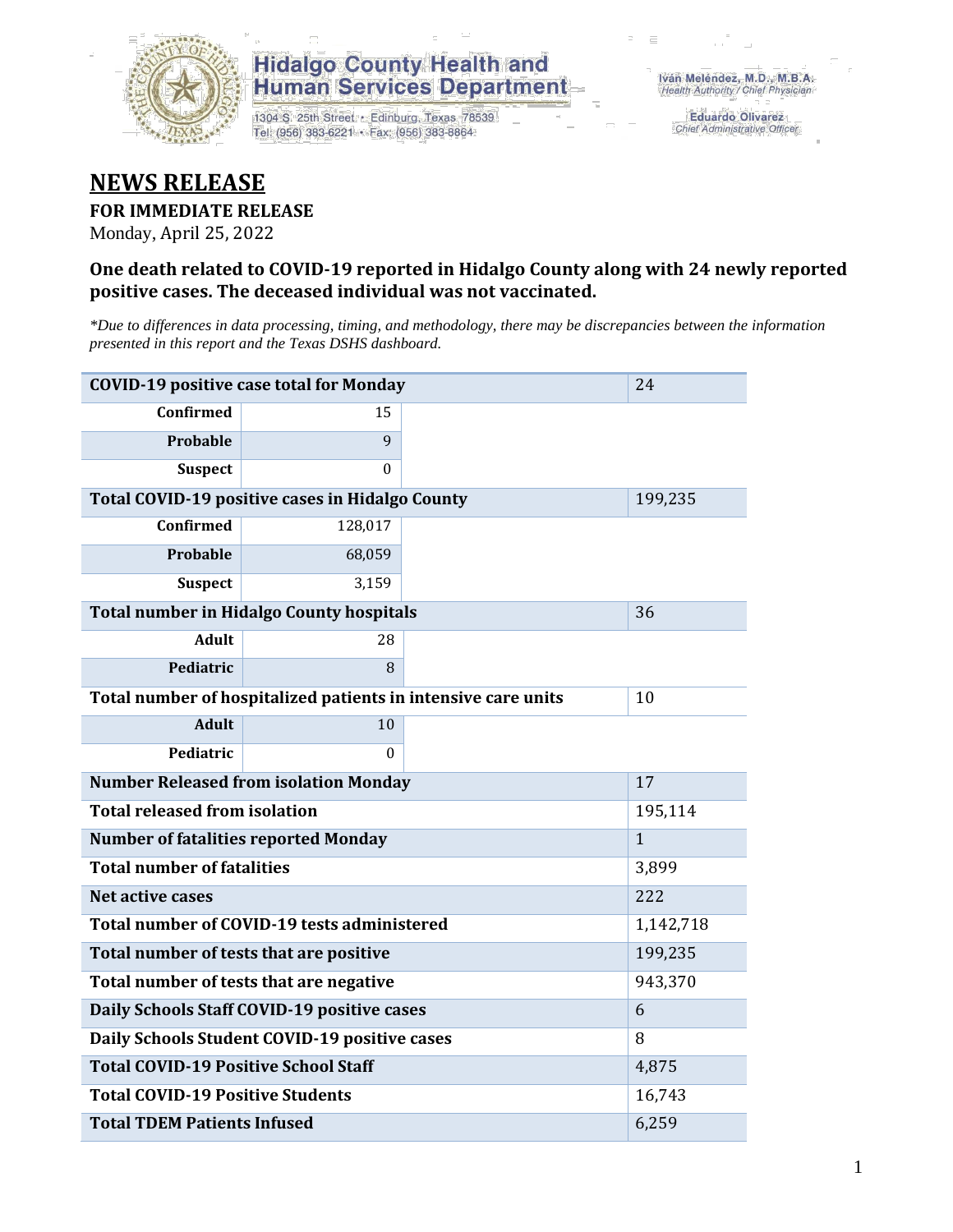

### **Hidalgo County Health and Human Services Department**

1304 S. 25th Street · Edinburg, Texas 78539 Tel: (956) 383-6221 · Fax: (956) 383-8864

Iván Meléndez, M.D., M.B.A. Health Authority / Chief Physician

> **Eduardo Olivarez** Chief Administrative Officer

*Hidalgo County uses the case status definition provided by the Texas Department of State Health Service's 2020 Epi Case Criteria Guide revised November 2020.*

- *1. Confirmed: A person who has tested positive through a molecular or PCR (oral or nasal swabs) test that looks for the presence of the virus's genetic material.*
- *2. Probable: A person who meets presumptive laboratory evidence through detection of COVID-19 by antigen test in a respiratory specimen.*
- *3. Suspect: A person who meets supported laboratory evidence through detection of specific antibodies in serum, plasma, whole body, and no prior history of being confirmed or probable case.*

*For more information of case status definition for COVID-19, please refer to:*

<https://www.dshs.state.tx.us/IDCU/investigation/epi-case-criteria-guide/2020-Epi-Case-Criteria-Guide.pdf>

| <b>Age Range</b> | <b>Number of Cases</b> |  |  |
|------------------|------------------------|--|--|
| $0 - 11$         | 4                      |  |  |
| 12-19            | $\overline{2}$         |  |  |
| 20s              | 5                      |  |  |
| 30 <sub>s</sub>  | 4                      |  |  |
| 40s              | $\overline{2}$         |  |  |
| 50s              | 2                      |  |  |
| 60s              | 3                      |  |  |
| $70+$            | $\overline{2}$         |  |  |
| Total:           | 24                     |  |  |

#### Case Breakdown by Age Group: The death includes:

| <b>Age Range</b> |     | Gender | City    |  |
|------------------|-----|--------|---------|--|
|                  | 70+ | Male   | Weslaco |  |